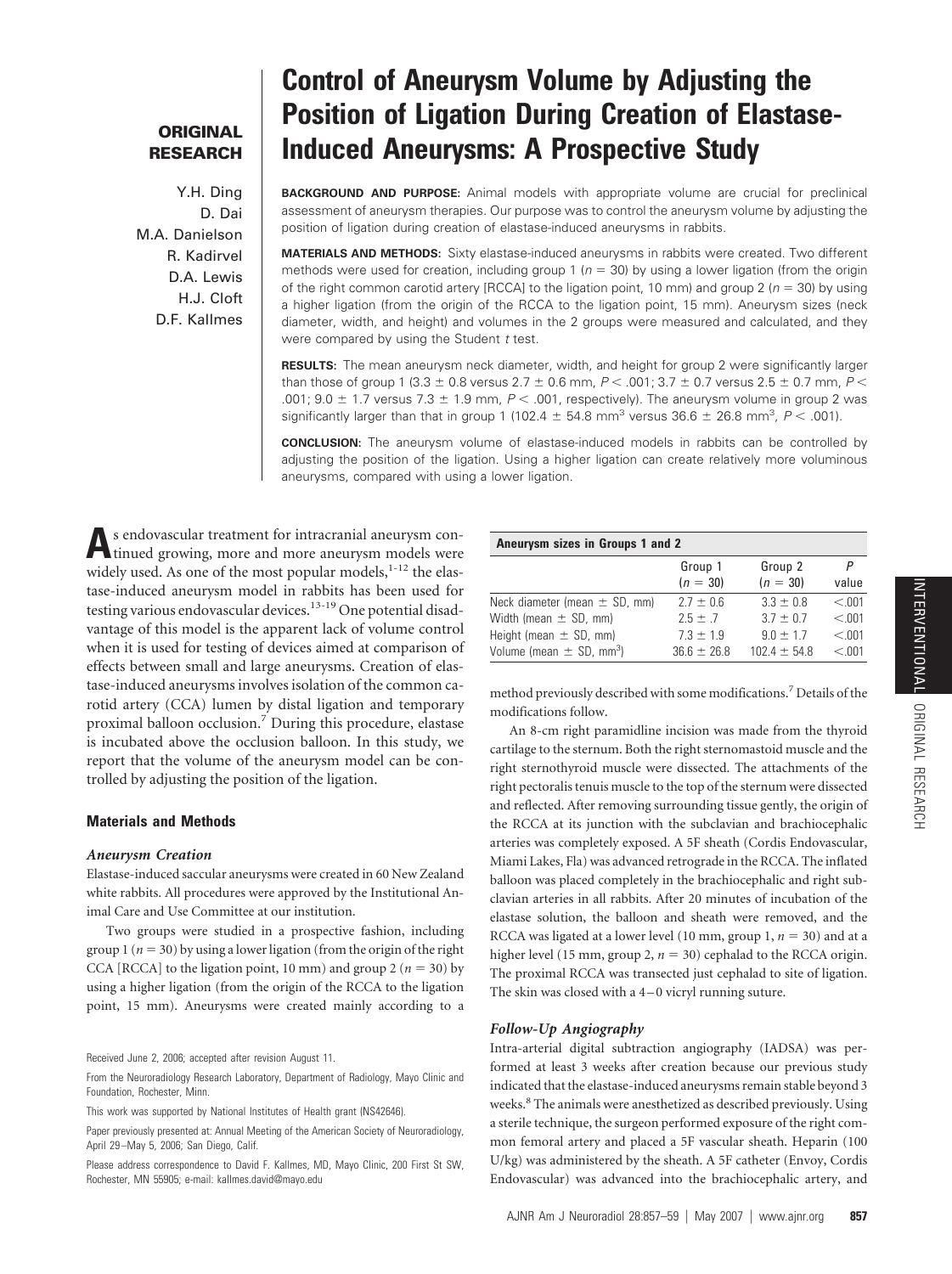

DSA was performed. An external sizing device was in place during IADSA. The sizes of the aneurysms (including neck diameter, width, and height) were measured and were determined in reference to the external sizing device. The volume of the aneurysm before embolization was approximately calculated on the basis of the supposition that the aneurysm was cylindric, by using the following formula: volume of the aneurysm = 3.14  $\times$  (width /2)  $\times$  (width /2)  $\times$  height. Mean aneurysm sizes (including average and SD) were calculated.

#### *Statistical Analysis*

Aneurysm sizes between the 2 groups were compared by using the Student *t* test.

# **Results**

Aneurysm sizes are shown in the Table. Representative images are shown in Fig 1.

# *Aneurysm Neck Size*

Mean neck sizes for groups 1 and 2 were  $2.7 \pm 0.6$  mm (range, 1.2–3.9 mm) and  $3.3 \pm 0.8$  mm (range, 1.7–4.4 mm), respectively  $(P < .001)$ . Neck size in group 2 was significantly larger than that of group 1.

# *Aneurysm Width*

Mean widths for groups 1 and 2 were  $2.5 \pm 0.7$  mm (range,  $2.6 - 4.7$  mm) and  $3.7 \pm 0.7$  mm (range,  $2.8 - 5.9$  mm), respectively  $(P < .001)$ . Aneurysm width in group 2 was significantly larger than that of group 1.

#### *Aneurysm Height*

Mean heights for groups 1 and 2 were  $7.3 \pm 1.9$  mm (range, 3.3–10.7 mm) and  $9.0 \pm 1.7$  mm (range, 6.7–15.3 mm), respectively ( $P < .001$ ). Aneurysm height in group 2 was significantly larger than that of group 1.

#### *Aneurysm Volume*

Mean aneurysm volumes for groups 1 and 2 were  $36.6 \pm 26.8$ mm<sup>3</sup> (range, 3.7–115.8 mm<sup>3</sup>) and 102.4  $\pm$  54.8 mm<sup>3</sup> (range, 33.4-312.4 mm<sup>3</sup>), respectively ( $P < .001$ ). Aneurysm volume in group 2 was significantly larger than that of group 1.

**Fig 1.** Representative images. *A*, Lower ligation showing smaller aneurysm. *B*, Higher ligation showing larger aneurysm.

#### **Discussion**

Elastase-induced aneurysms in rabbits represent an important advance in aneurysm model research.<sup>2,7,9,13-21</sup> However, unlike surgical models in which the size of the aneurysm cavity and neck can be controlled by choice of vein pouch and suture technique,<sup>4</sup> control of elastase-induced aneurysm volume is difficult.<sup>9,10,22,23</sup> In this prospective study, we demonstrated that different sizes of aneurysms could be achieved by adjusting the level of ligation during creation. Lower ligation induced a smaller aneurysm, whereas higher ligation induced a larger aneurysm.

We can only conjecture about the rea-

son that the higher position of the ligation induced larger aneurysms. It is possible that higher ligation leaves more space in the blinded end of the origin of RCCA. Conversely, less space was left in lower ligation aneurysms because the temporary inflated balloon position was the same (in all brachiocephalic and right subclavian arteries) $^{22}$  and no factors impacted the surface of wall of RCCA. Consequently, the longer segment of the distal RCCA was exposed to elastase in the higher ligation group, and the higher ligation induced longer aneurysms. In the meantime, our results indicated that not only the height of the higher ligation was larger than that of the lower ligation but also the width and neck sizes in the higher ligation group were also larger than those in the lower ligation group. The exact mechanism remains unknown, probably because more shear stress was applied to the vessel wall in the higher ligation group; on the contrary, there was less shear stress on the vessel wall in the lower ligation group. Therefore, the wall of the RCCA was less digested and dilated from the lower ligation compared with that of the higher ligation.

This study showed that larger aneurysms were created by using higher ligation; on the other hand, smaller aneurysms were induced by using lower ligation. The difference in volumes with different methods indicates the potential use of this finding for investigators who use the rabbit elastase–induced aneurysm model for preclinical testing of aneurysm-occlusion devices, which requires a certain volume in the aneurysm models.

Even though we found differences in mean volume of aneurysms, investigators cannot expect that all aneurysms made with higher ligation will be large aneurysms or that lower ligation will induce small aneurysms all the time. These data reflect differences in mean dimensions, with some overlap between groups.

A drawback of this study was the relatively low number of subjects in each group, and we are doing more studies for further conformation.

# **Conclusion**

The volume of the elastase-induced aneurysm in rabbits can be controlled by adjusting the position of ligation. Using a higher ligation can create relatively more voluminous aneurysms, compared with a lower ligation.